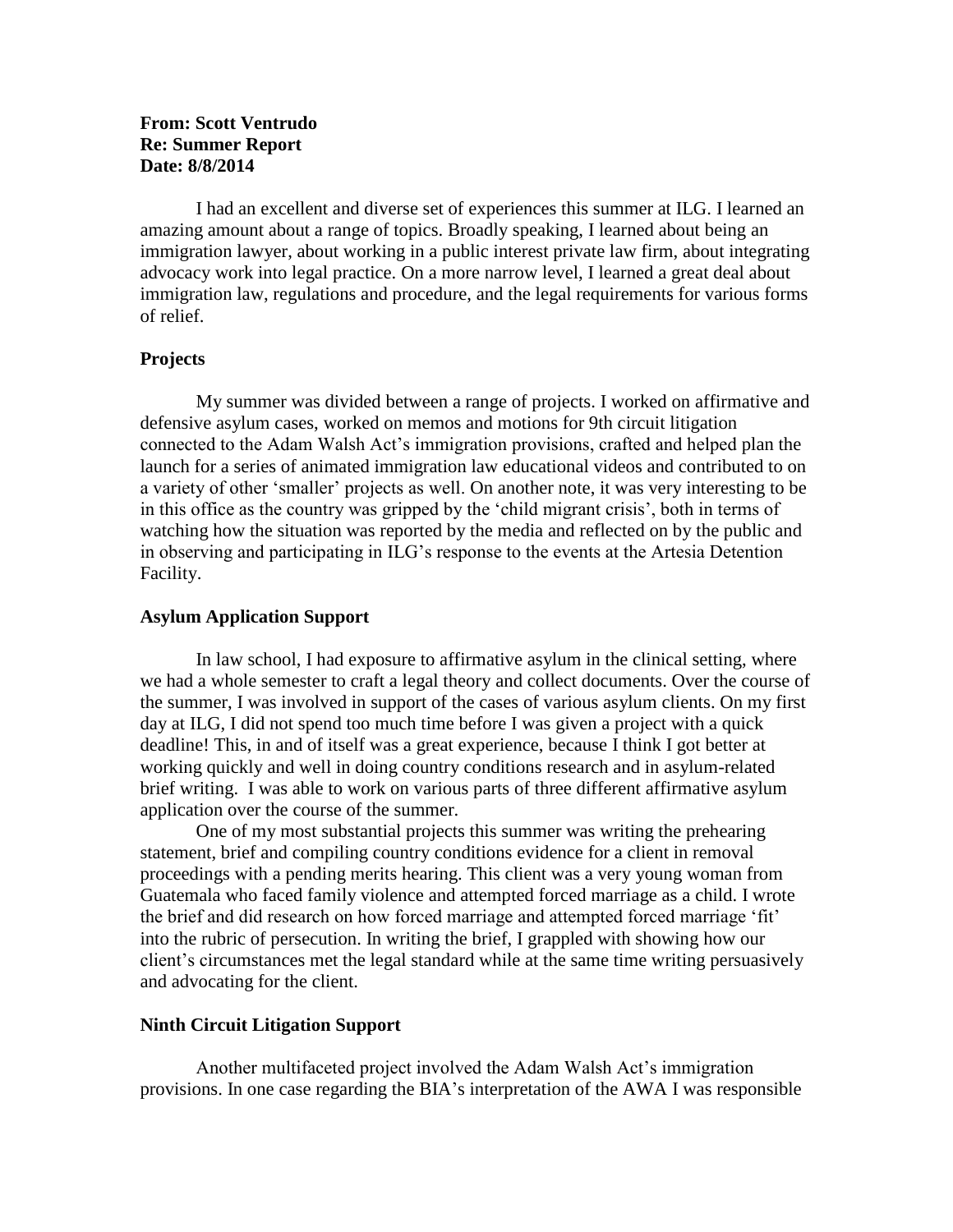for learning the law regarding retroactivity and crafting a lengthy memorandum aimed at helping the ILG team craft a Ninth Circuit brief. Retroactivity was initially daunting, and remains complex, but I feel that I have a good grasp on that area of the law now. That the government attempts to deport individuals because of very old criminal convictions that took place prior to a statute's enactment is very troubling and I enjoyed the opportunity to learn the law in this area and hopefully contribute to change.

In addition to drafting a memo, I also drafted and filed two motions with the Ninth Circuit's electronic filing system. I wrote the initial petition for review and filed it online, learning not only the mechanics of writing an appellate motion but also the procedural components of filing documents with the Ninth Circuit's system.

## **Immigrant U**

Another major piece of my summer was involvement in Immigrant U, a series of videos and other educational content aimed at teaching clients and immigrants more broadly about the immigration process and about immigration proceedings.

Working on these videos was exciting in two main regards. First, I gained skills in working with software that I did not have before. These skills and the ability to make these types of videos to communicate with clients and the public at large, are important. Additionally, writing the scripts forced me to learn the law that relates to representing people in proceedings and gave me the vocabulary to talk about and explain the law to clients. I am sure that this particular skill will be useful as I continue to work with clients in this area. I also participated in ILG's advocacy team and worked with ILG staff to craft a campaign for launching the Immigrant U video series.

#### **Other Briefs and Projects**

In addition to the above, I was involved in a number of other, projects over the courts of the summer. I supported a client's challenge to regulations which limit those whose removal orders have been reinstated to 'withholding-only' proceedings if they express a 'reasonable fear' of persecution or torture on return to their country or origin. Significantly, I researched how constitutional proportionality arguments can be used in opposing deportations. In that case, I also drafted a motion to consolidate for the Ninth Circuit, because there were two separate petitions for review pending for the same client.

I also worked on researching and drafting an amicus brief related to the refugee adjustment of status process and the proper standard that applies for inadmissible refugees seeking waivers to adjust status.

### **Artesia**

My summer was influenced by the events at the southern border, the national response and ILG's actions. It was inspiring to be at a place like ILG when this was taking place. I got to see not only the passionate response of staff, but also the mobilizing of pro bono representation that ILG was a substantial part of. ILG'ers responded by going to Artesia, but also by countering the anti-immigrant circulating in response to the crisis at the border. Artesia and ILG's response was a major takeaway from the summer for me.